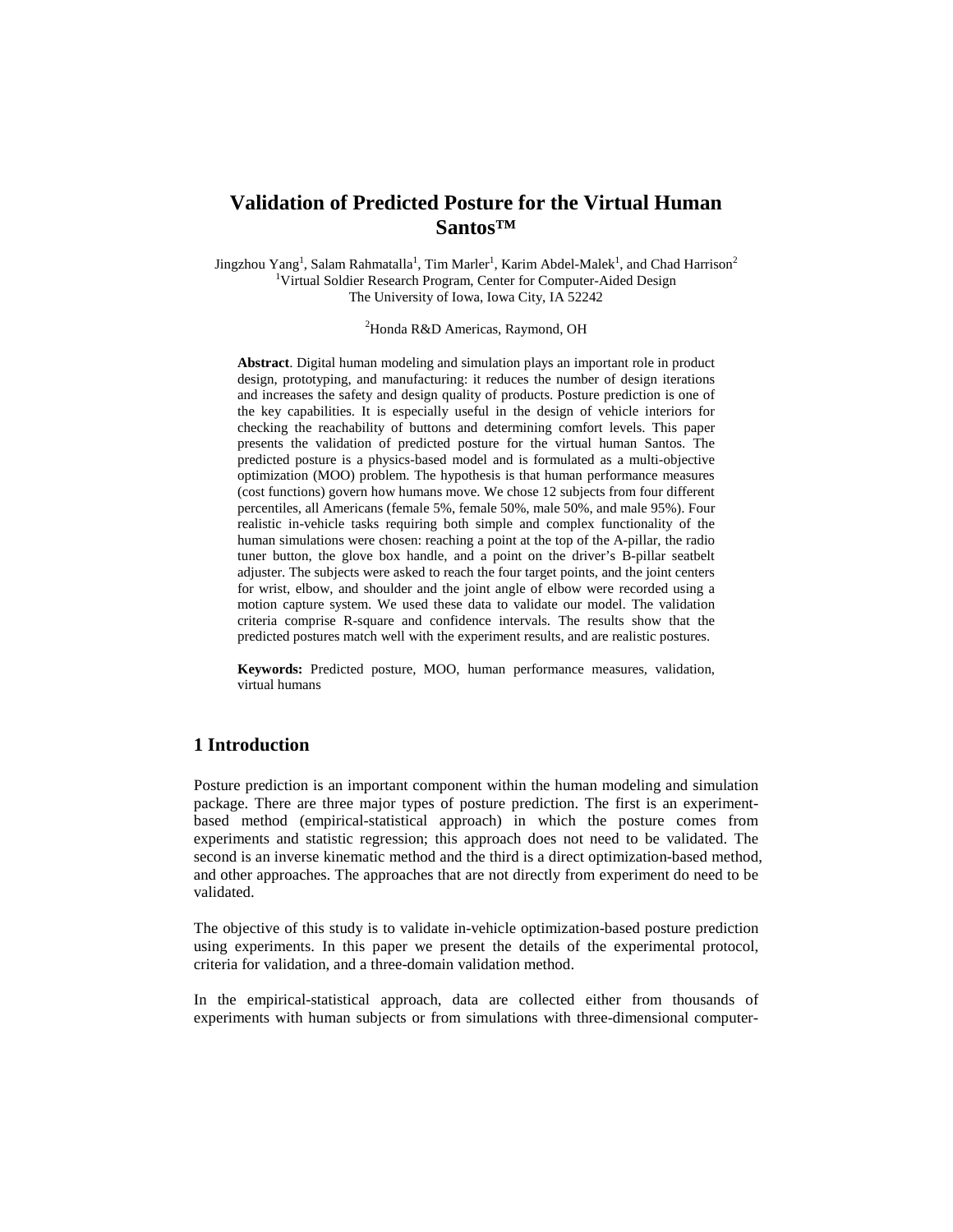aided human-modeling software (Porter et al., 1990). The data are then analyzed statistically in order to form predictive posture models. These models have been implemented in the simulation software along with various methods for selecting the most probable posture given a specific scenario (Beck and Chaffin, 1992; Zhang and Chaffin, 1996; Faraway et al., 1999). This approach is based on actual human data and thus does not need to be verified in terms of realism.

The inverse kinematics approach to posture prediction, which uses biomechanics and kinematics as predictive tools, has received substantial attention. With this approach, the position of a limb is modeled mathematically with the goal of formulating a set of equations that provide the joint variables (Jung et al., 1995; Kee et al., 1994; Jung and Choe, 1996; Wang, 1999; Tolani et al., 2000). Zhang and Chaffin (2000) introduce an optimization-based differential inverse kinematics approach for modeling 3-D seated dynamic postures and validation. Griffin (2001) gives a review of the validation of biodynamic models. Park et al. (2004) present a memory-based human motion simulation. It uses an optimization method as the motion modification algorithm to fit the specific motion scenario. It also uses experiments to validate the model. Wang et al. (2005) demonstrate the validation of the model-based motion in the REALMAN project. However, all of these approaches are restricted to relatively simple models.

Yang et al. (2004) introduce a direct MOO-based posture prediction for a high-degree-offreedom human model in real-time. This paper presents a three-domain method for validating the predicted posture. The validation scenario consists of the in-vehicle seated reaching tasks.

This paper is organized as follows. Section 2 briefly reviews Santos's kinematic model and the multi-objective optimization-based posture prediction model. Section 3 presents validation tasks, subject selection, experimental protocol, data collection and analysis, validation criteria selection, and the detailed validation process. Section 4 presents the conclusion and discussion.

# **2 MOO-based Posture Prediction**

In this section we present the kinematic model for the virtual human Santos, determine the physics factors that affect human postures, derive the mathematical models (human performance measures) of these factors, and formulate the redundant inverse kinematics problem as a MOO problem.

#### **2.1 Santos's Kinematic Model**

The human body is a complex system that includes bones, muscles, tendons, and nerves. The human skeletal model can be simplified as a mechanism with rigid links connected by kinematic joints. One anatomy joint could have one or more kinematic joints. For example, the shoulder joint has three revolute kinematic joints, while the elbow joint entails only one revolute joint. Therefore, we can model the human as a system with high degrees of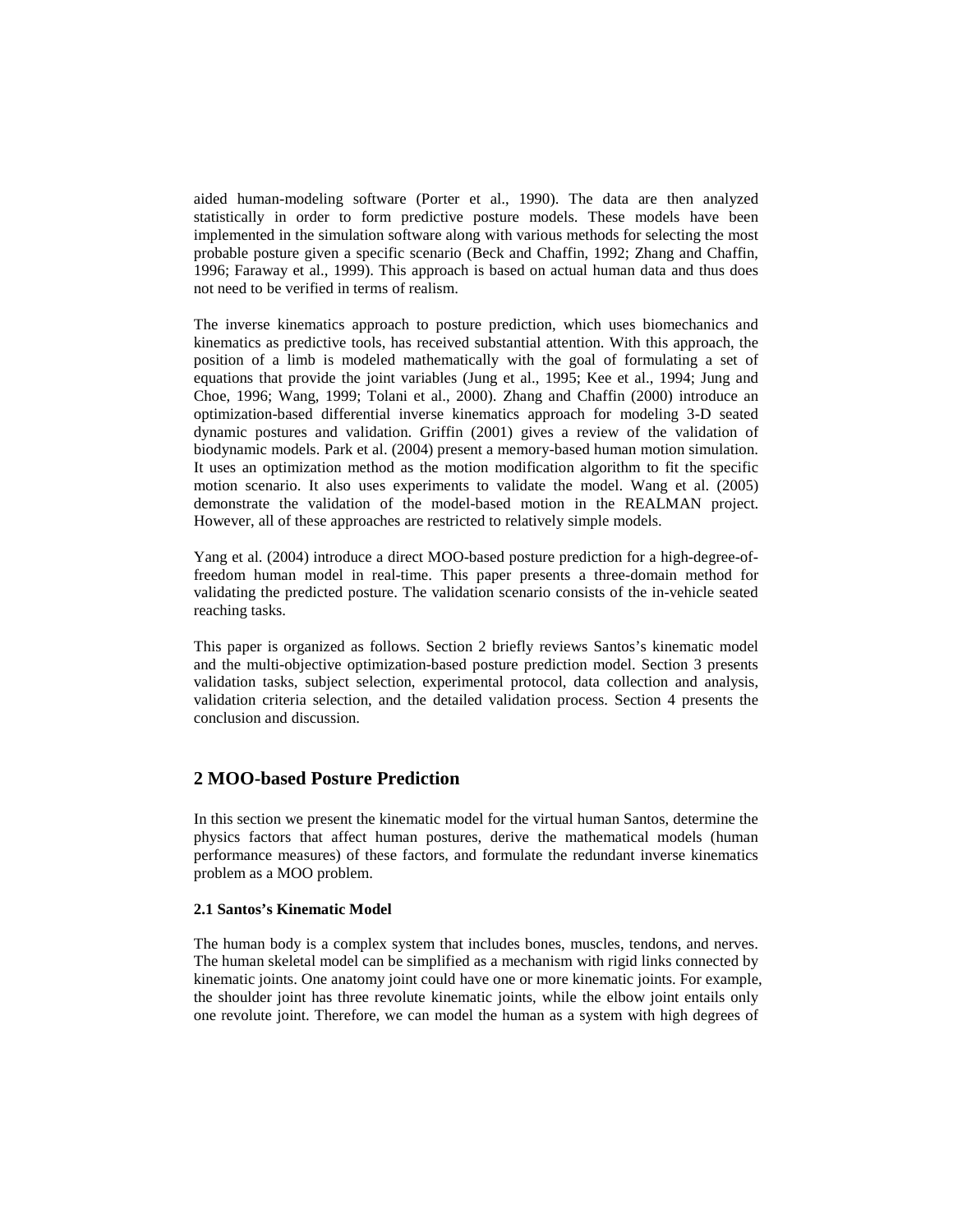freedom (DOF). Fig. 1 shows a 109-DOF Santos kinematic model (Yang et al., 2005, 2006). It has five open loops starting from the root at the hip point to the right hand, left hand, head, left leg, and right leg.



Fig. 1 Santos's kinematic model

The end-effector, or point of interest, is the fingertip, toe, or a point on the head. The position vector of the end-effector with respect to the global frame attached to the hip point  $\mathbf{x}(\mathbf{q})$  is defined by the following:

$$
\begin{bmatrix} \mathbf{x}(\mathbf{q}) \\ 1 \end{bmatrix} = \mathbf{q}_1^1 \mathbf{T}_2 \cdots \mathbf{q}_n \begin{bmatrix} \mathbf{x}_n \\ 1 \end{bmatrix} \tag{1}
$$

where  $i^{-1}$ **T**<sub>*i*</sub> is a (4×4) transformation matrix from frame *i* to frame  $i-1$  determined by the Denavit-Hartenberg method (Denavit and Hartenberg, 1955).  $\mathbf{q} = \begin{bmatrix} q_1 & \cdots & q_n \end{bmatrix}^T$  is the joint angles from the hip to the end-effector.  $\mathbf{x}_n$  is the end-effector vector with respect to frame *n* .

#### **2.2 Posture prediction**

Posture prediction is defined as follows. We try to find the configuration (joint angles) of a human when he or she reaches for a target point using the fingertip or other end-effector (point of interest on body). Because the human model has a high number of DOFs, this problem has multiple solutions, or is a redundant problem. We have proposed a MOObased method (Yang et al., 2004) in which physics factors govern how humans move. This approach ensures autonomous movement regardless of the scenario and can be implemented in real time.

There are many physics factors that govern human postures. The first is that human posture gravitates to a "neutral posture," and there are different task-related neutral postures. For example, when humans stand to achieve a task, the neutral posture is one in which the arms are straight down at the side, and the neck, torso, and legs remain straight in the frontal plane. When humans sit, the neutral position is one in which the torso leans on the seat back, knees bend, feet rest on the floor, and arms are on the arm rests of the seat. The second factor that governs human posture is potential energy. Humans use one posture instead another to save energy. For example, humans use the arm before the torso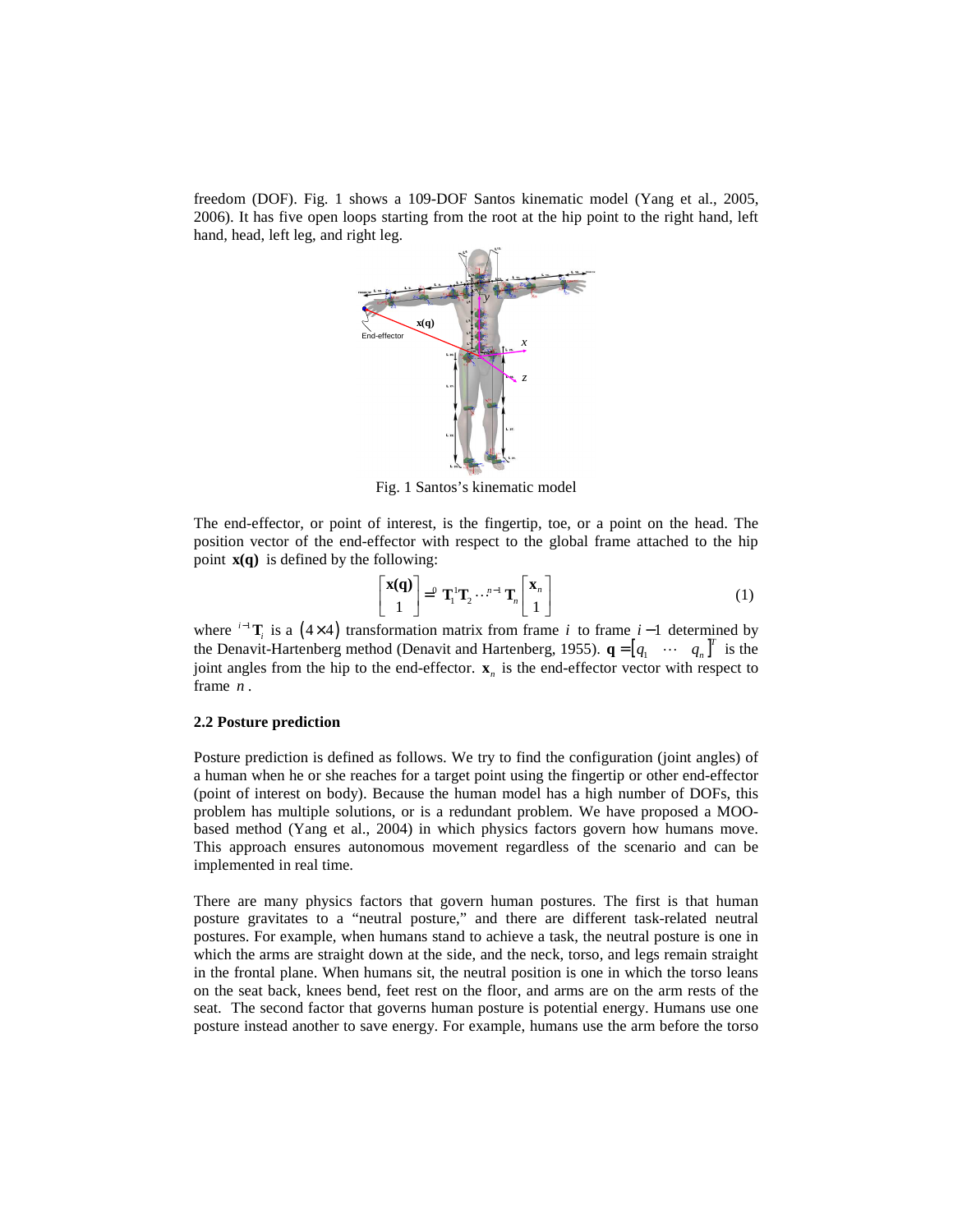or clavicle because the mass of the arm is much smaller than the mass of the torso. The third factor is that initial posture affects the predicted posture, and the fourth is that joints with tendons try to avoid stretching those tendons. The fifth factor is vision; humans try to see a target as they reach for it.

Based on these physics factors, we developed several mathematical cost functions (human performance measures). They are joint displacement, effort, change of potential energy, visual displacement, and discomfort (Yang et al., 2004; Marler, 2005, Marler et al., 2006). The MOO-based approach is different from traditional inverse kinematic methods or the experiment-based approach. It enforces human performance measures to drive the posture. Therefore, this approach is more generic and can be used in all different scenarios. This MOO problem is formulated as follows:

*To find*: **q**

*to minimize*: Human performance measures *subject to*: Constraints where constraints include the requirement that the end-effector should touch the target point and the requirement that joint angles should be within their limits.

# **3 Validation of Postures**

In this section, we will describe the validation tasks, subject selection, data collection using a motion capture system, experimental protocols, experiment data variation analysis, validation criteria, and the three-domain approach to the validation.

#### **3.1 Tasks to validate**

This study focuses on the in-car environment. We selected realistic in-vehicle tasks that test both the simple and the complex functionality of the human simulations. Fig. 2 shows the four tasks that were chosen for the experiment. Task 1 requires reaching the point at the top of the A-pillar, a simple reach task. Task 2 requires reaching the radio tuner button, a slightly difficult reach task. Task 3 requires reaching the glove box handle, a difficult reach task. Task 4 requires reaching a point on the driver's B-pillar seatbelt adjuster. This is a complex task that requires reaching across the body and turning the head to see the target. The general procedure for achieving a task is as follows: the subject holds the steering wheel using both hands for the initial posture, then maintains the left handhold and uses the right-hand index finger to touch the target point.

#### **3.2 Subject selection**

To cover a larger driver population, auto designers choose a range of percentiles from 5% female to 95 % male. Therefore, in our experiment, we chose four different populations, all Americans: 5% female, 50% female, 50% male, and 95% male. Also within percentiles, three subjects are selected.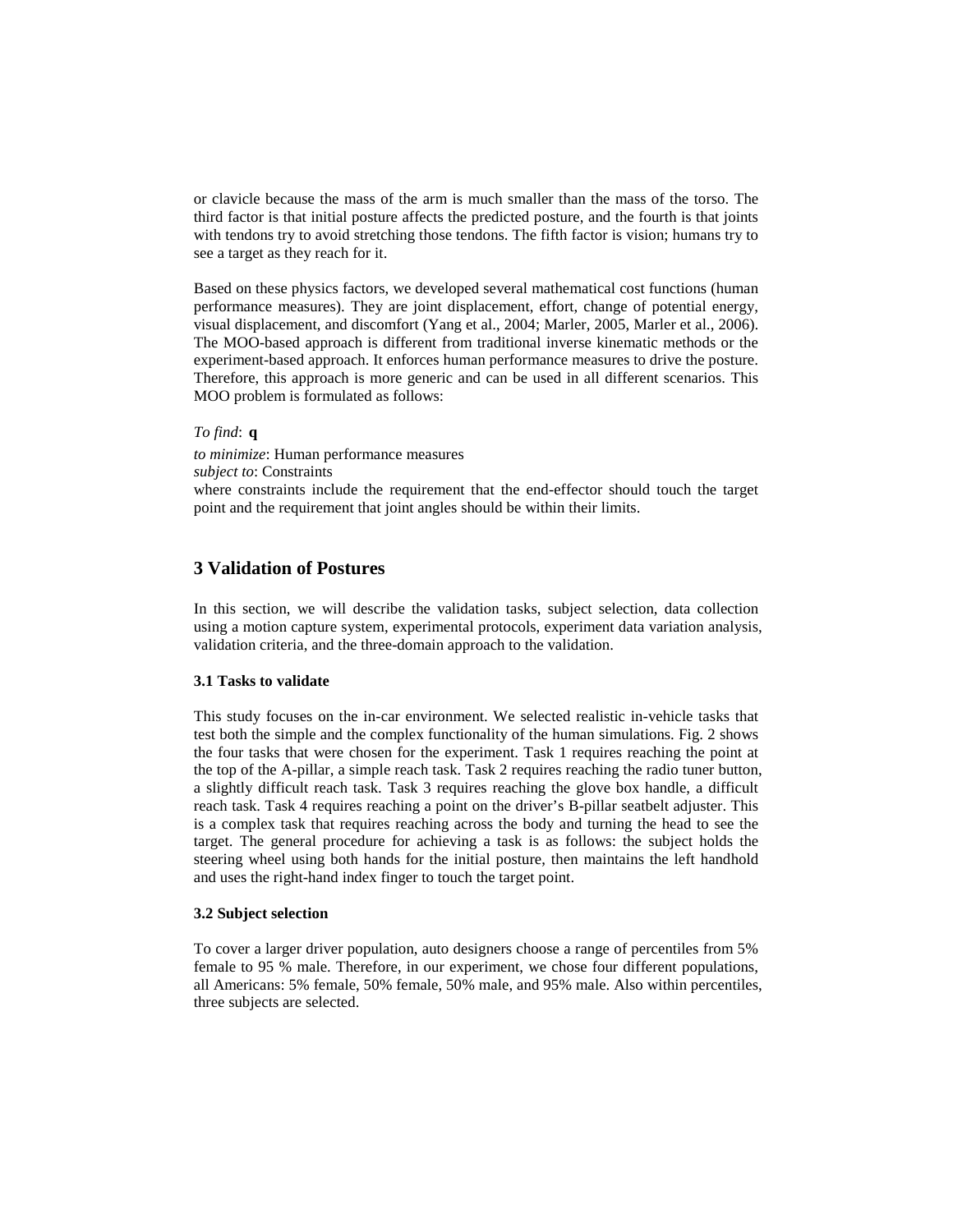#### **3.3 Data collection and experimental protocol**

Optical systems have many applications in biomechanical studies (Hagio et al., 2004; Robert et al., 2005; Rahmatalla et al., 2006). In the motion capture process, a number of reflective markers are attached over bony landmarks on the participant's body, such as the elbow, the clavicle, or the vertebral spinous processes. As the participant walks or carries out a given physical task or function, the position history of each marker is captured using an array of infrared cameras. A potential problem with passive markers, though, is *occlusion*, where the markers do not appear in enough of the camera shots due to blockage of the line of sight between the marker and the cameras by objects in the scene or by other parts of the subject's body. In this work, redundant markers (more than the minimum required) were used to compensate for occluded markers. The time history of the location of the reflective markers was collected using a Vicon motion capture system with eight cameras at a rate of 200 frames per second.



Several marker placement protocols have been introduced in the literature for studying various types of motion. Among these protocols, plug-in gait is a typical protocol that has been adopted by systems such as Vicon and LifeMOD. In the plug-in gait protocol, markers are attached to bony landmarks on the subject's body to establish local coordinate systems on various segments of the body. Joint centers and joint profiles can then be obtained using these coordinate systems. Methodologies for calculating joint center locations and link lengths of humans are available and have been somewhat successful (Halvorsen et al., 1999). However, because of the occlusion problem, it is very hard to accomplish this goal with a high degree of accuracy for people in seated positions with the existence of obstacles in the environment. In this work, due to the complexity of the capturing environment for a seated person inside a car and due to the limited number of cameras available at the time of the experiments (eight), redundant markers were attached to the upper part of the subject's body to estimate joint center locations and to compensate for the missing markers, as shown in Fig.3. The marker placement protocol was designed to facilitate the process of obtaining the location of the joint centers of the upper part of the subject's body (right wrist, right elbow, right shoulder, and hip joint) during the experiments. In the marker placement protocol, one marker was attached to the end effecter (the end of the middle finger), three markers were attached to the wrist joint, and three markers were attached to the elbow joint. The shoulder joint is very complicated, so four markers were used to estimate the location of this joint center, and two markers were used to estimate the location of the clavicle (one on the clavicle and one on the T4). In all cases, the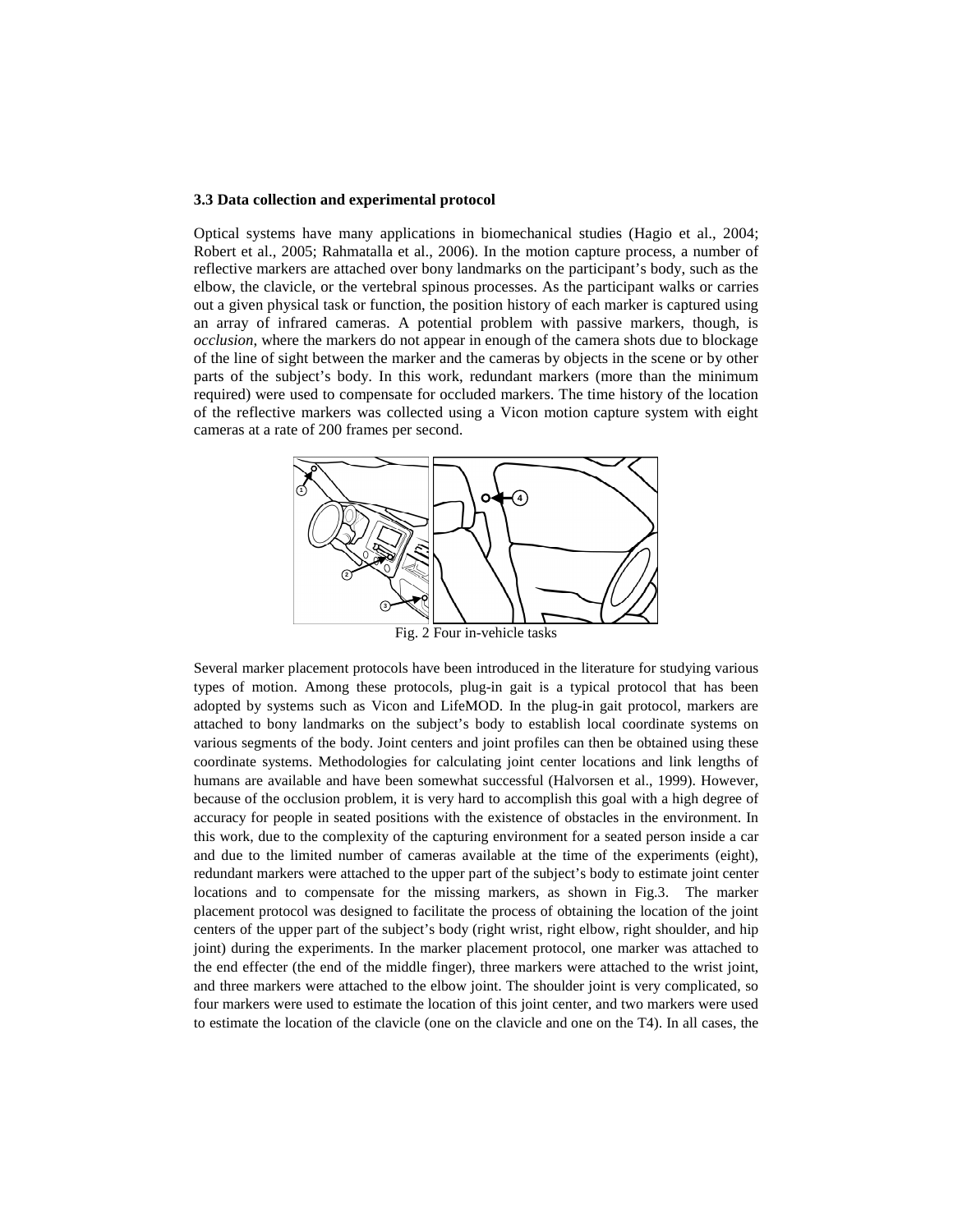joint center location was estimated by the intersection of the lines connecting the markers on each joint.

#### **3.4 Trial-to-trial and subject-to-subject data variation**

As described in above section, we obtained the joint centers for the right wrist, elbow, and shoulder and the right elbow angles using a motion capture system. The objective was to correlate the relationship between the simulation results and experiment results. However, we had to transform all data to the same coordinate system. In this study, we used Santos Spine1 above the hip joint as the common coordinate system.

When we did the experiment, each subject reached one target point for five trials. For trial-totrial variation, we use subject S95M3 to illustrate the results. For subject-to-subject variation, we demonstrate variation within one percentile (the three S95M subjects). The results are shown in Fig. 4. The vertical axis denotes the variation from the mean value of the distance from the target point to the origin, and the horizontal axis represents the four tasks. As shown in Fig. 4, a single subject's trial-to-trial variation is small and within  $\pm 10$ mm and  $\pm 3$ degrees. Subject-to-subject variation within percentiles is only slightly larger than trial-to-trial variation. The variation values are within  $\pm 25$  mm and  $\pm 6$  degrees. Therefore, it is appropriate to average the data from all five trials and reasonable to choose a representative subject within the percentiles.



Fig. 3 Experiment markers

### **3.5 Validation Criteria**

There are several criteria for validation, though they are not independent. In this section, we summarize the criteria for general model validation, which are  $R^2$ , confidence intervals of mean, regression, and other statistic values.

The coefficient of determination  $R^2$  is *the relative predictive power of a model*. Generally, *the closer it is to one, the better the model is.* However,  $R^2$  is not an absolute measure for a good model. There are different factors that affect the values of  $\mathbb{R}^2$ , such as the range of X values, different patterns of X values, average values of X, and randomness. Therefore, when  $R^2$  is close to 1, it does not necessarily mean that the model is good; it only indicates that the model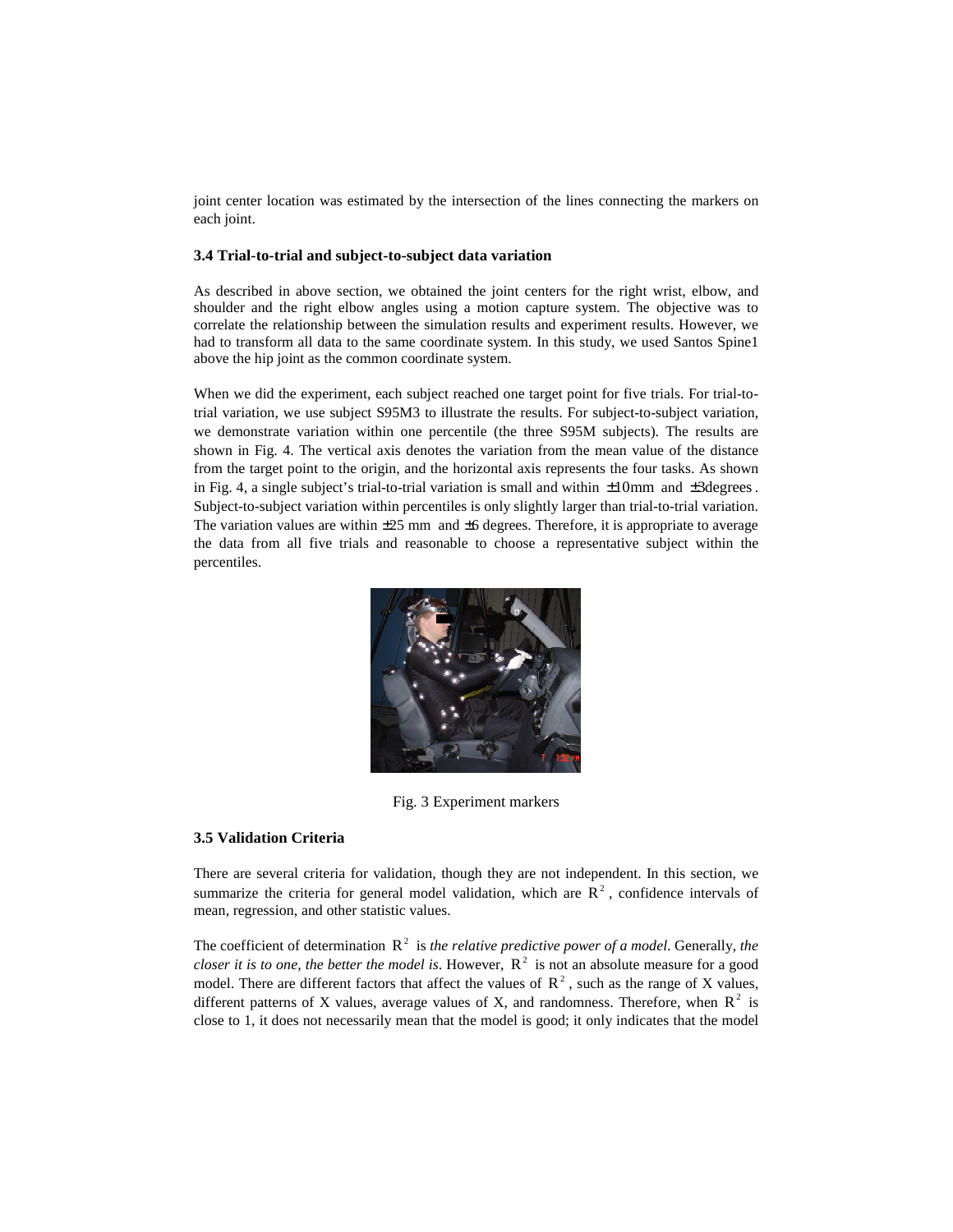can represent the experiment data very well. Likewise, when  $\mathbb{R}^2$  is small, it does not necessarily mean that the model is not good. We have to carefully study the data themselves and also check whether the slope is close to 1. The 45 degree line with respect to the X axis denotes that the experiment and simulation values are the same. This is another important parameter for validating the model.

A confidence interval gives an estimated range of statistic values that is likely to include an unknown population ρ, the estimated range being calculated from a given set of sample data. Confidence intervals are calculated at a confidence level (a certain percentage), usually 95% (α =0.05), but we can also produce 90%, 99%, 99.9%, and other confidence intervals for the unknown parameter ρ. Confidence intervals are more informative than the simple results of hypothesis tests because they provide a range of plausible values for the unknown parameter. Confidence intervals of mean, regression, and slope of the linear regression are used for validation of the model.



Fig. 4 The variation in the mean values for the distance between the target and the origin

#### **3.6 Three-domain approach**

In this study we have developed a three-domain approach to validate the predicted posture. This approach validates the predicted posture in three domains: across percentiles, within percentiles, and with respect to Task 2.

We have selected one representative subject for each percentile. That means there is one subject from each of these percentiles: 5% female, 50% female, 50% male, and 95% male. Therefore, across percentiles we consider only four subjects and consider all tasks together. We first illustrate the coefficient of determination  $R^2$ . Then, we demonstrate only the confidence intervals for the elbow joint angles. Figs. 5 (a)-(c) are regression plots of Cartesian coordinates of x, y, and z for the joint centers of the right wrist, elbow, and shoulder, respectively. Fig. 5(d) is the right elbow joint angle regression plot. The red straight line is at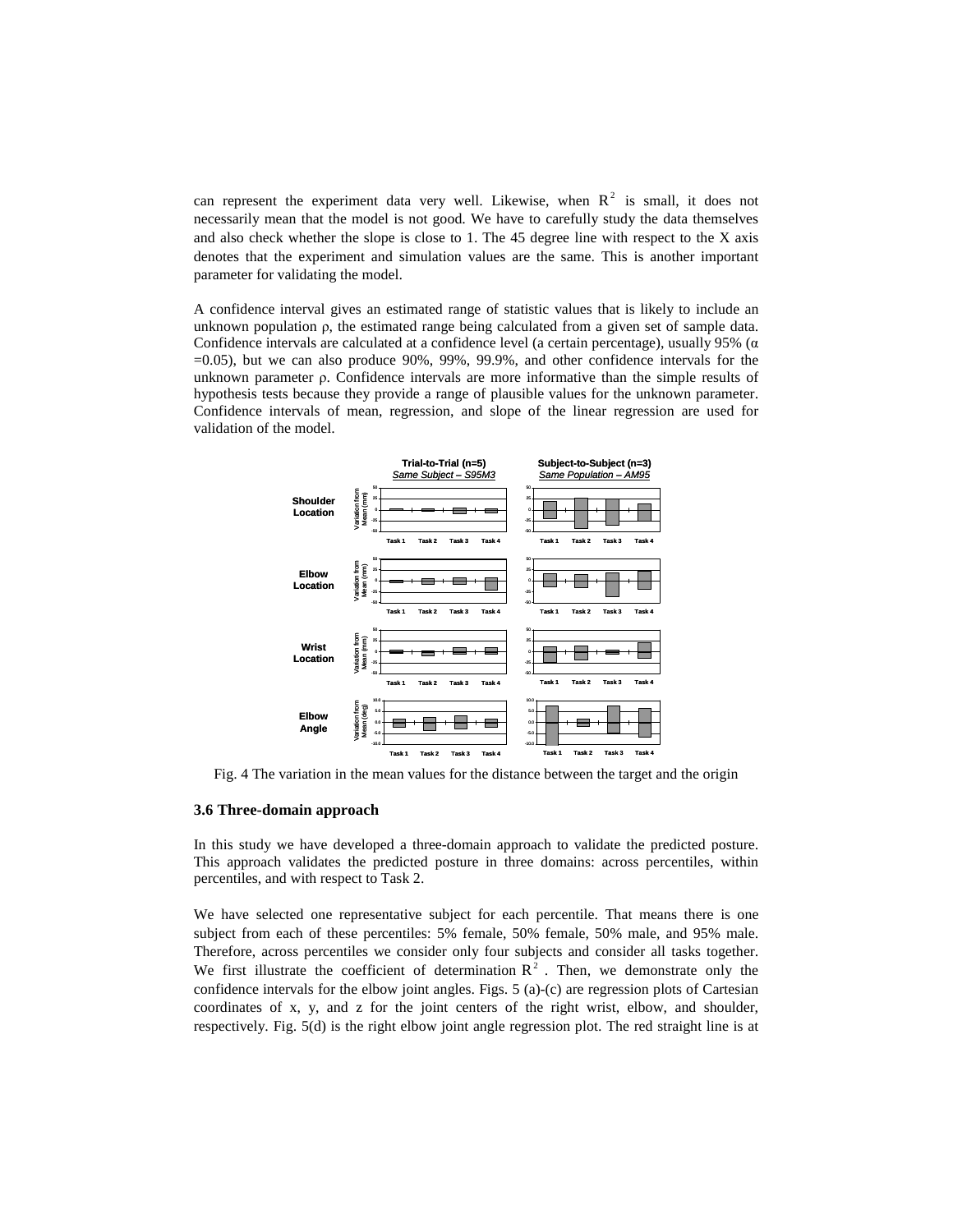45 degrees with respect to the X axis. All  $R^2$  values satisfy  $R^2 \ge 0.7$ , and the slopes of all regressions are close to 1.

For confidence intervals, we demonstrate only the elbow joint angle in this paper; however, the procedure to determine the confidence intervals is the same as for other joint centers. The confidence interval of regression for the elbow joint angle with a 95% confidence level is  $0.1115 \le \rho^2 \le 0.7967$ . The confidence interval for the slope of the regression of the elbow joint angle with a 95% confidence level is within (0.7033,1.3038) . The confidence interval for mean with 95% confidence level is shown in Fig. 6 (a).



Fig. 5 Regression plots across percentiles

Within 50% male category, we analyze the regression similar to the cases across percentiles. All  $R^2$  values satisfy  $R^2 \ge 0.7$ , except in the case of Shoulder x. The confidence intervals are straightforward, as in the examples above. In this case, the confidence interval of regression for the elbow joint angle (95% confidence level) is  $0.4999 \le \rho^2 \le 0.9509$ . The confidence interval for the slope of the regression of the elbow joint angle (95% confidence level) is within  $(1.075,1.727)$ . It is obvious that one is not within this range, which means the accuracy is not as good as it is across percentiles. The confidence interval for mean with 95% confidence level is shown in Fig. 6(b).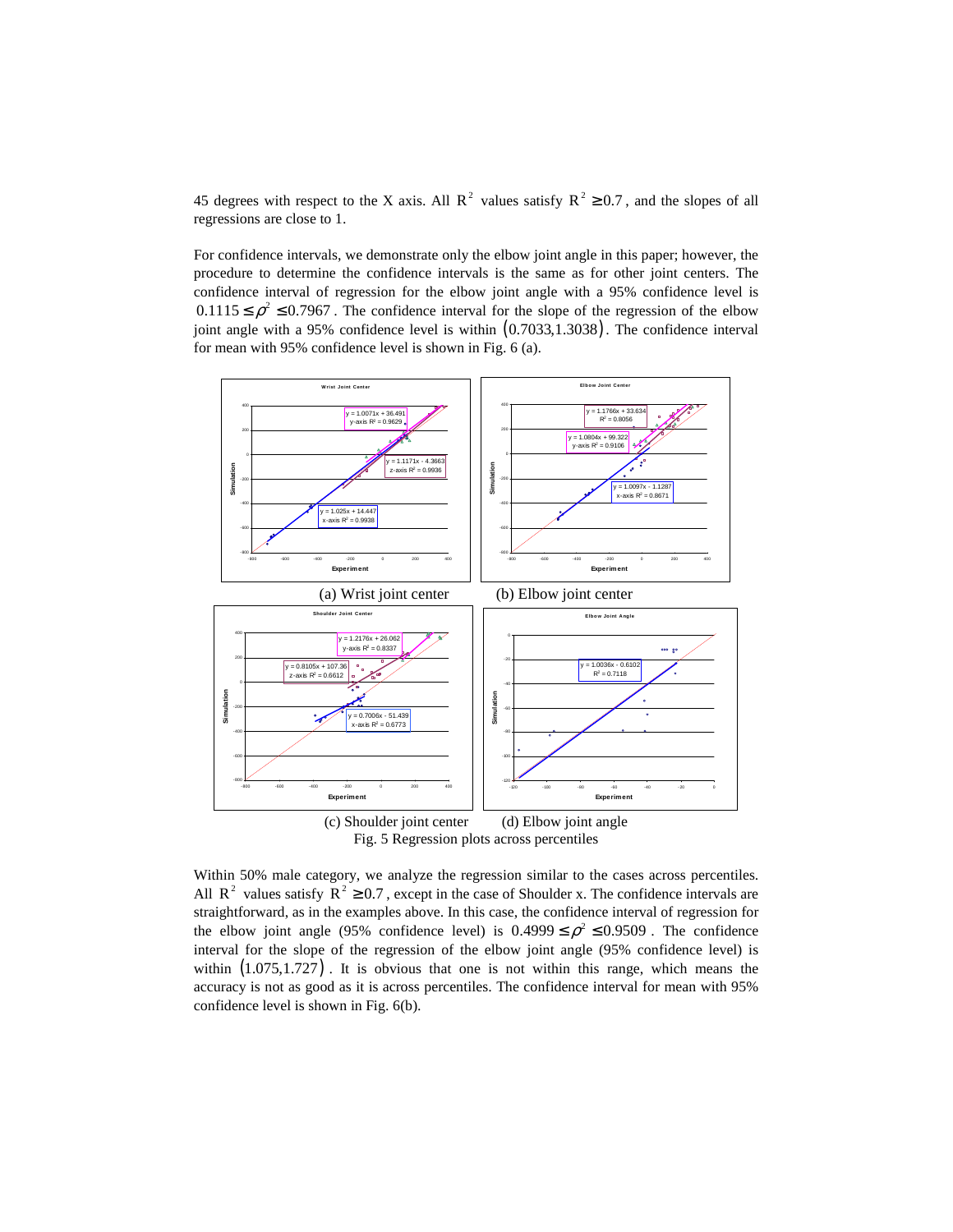Regarding to Task 2, most  $R^2$  values are very small. Does this tell us that the model is not good? The answer is NO. In these plots, most data points are clustered together. This shows the property of "pure randomness." That means it is not appropriate to validate our model in this domain. However, this also tells us that our posture prediction model does not capture the properties of gender because we can use one set of data from male 50% to replace the data from female 50% because there is no significant difference.



Fig. 6 Confidence interval for mean

### **4. Conclusions and Discussions**

This study presents a systematical validation procedure of the predicted posture. In general, although there were errors from all different sources, such as the motion capture system, the method that transforms markers on the skin to joint centers or joint angles, the human model, and the posture prediction model, the validation process was successful and the predicted postures were within the required error limit. Human postures can be validated using a few selected key markers, and every degree of freedom does not need to be tracked. The results show that it is best to track key joint angles and the location of joint centers, not the markers on the skin. We used a three-domain approach to validate the predicted postures, and all plots contain a wealth of information. Generally,  $R^2$  is a metric for the degree of precision of the model. The slope of the regression is another criterion to indicate the accuracy of the model. However, because we used a limited number of samples, it was necessary to investigate confidence intervals to predict the range of values that was likely to indicate the unknown population.

The results show that regression with respect to a task is not appropriate for validating the posture because it is a pure randomness problem. They also show that there are some areas in which our model could be improved. The posture prediction model could be improved in the following areas: (1) an advanced shoulder model considering coupled degrees of freedom and coupled joint limits; (2) gender within the model; (3) hip movement; (4) neck and head model that is connected to the spine; (5) cognitive modeling aspects. In the meantime, we should do further experiments with an increased population.

**Acknowledgements** This work is supported by Honda R&D Americas, Inc. The authors would like to thank all other research members at VSR for their contribution to the Santos environment, especially Steve Beck, Anith Mathai, Chris Murphy, and Amos Patrick. The authors also thank Dr.